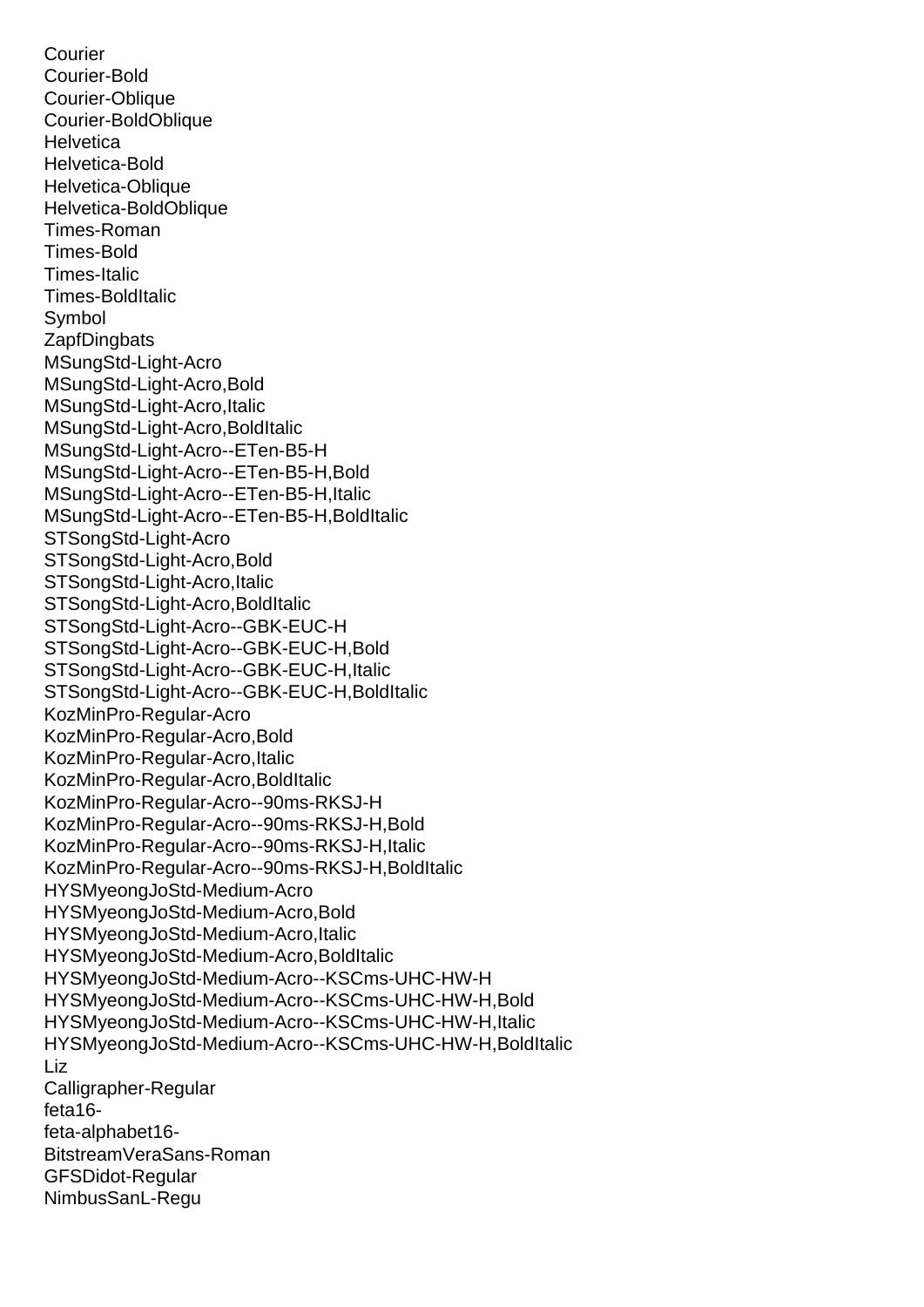LiberationSerif-BoldItalic DroidArabicNaskh-Bold URWBookmanL-DemiBoldItal **Dingbats DroidNaskhShiftAlt** NimbusMonL-Regu DroidArabicKufi-Bold **SertoBatnanBold** DroidArabicNaskh LiberationSansNarrow EstrangeloNisibinOutline NimbusMonL-Bold LuxiSans-BoldOblique DroidSansHebrew-Bold **LuxiSans** URWGothicL-Demi DroidSerif-Bold Courier10PitchBT-Roman Courier10PitchBT-Bold **LuxiSerif** LuxiMono-Oblique OpenSans-Italic URWBookmanL-LighItal **SertoBatnan** NimbusSanL-ReguCond DejaVuSans NimbusSanL-Bold DejaVuSerifCondensed-Italic OpenSans-Extrabold NimbusRomNo9L-MediItal NimbusRomNo9L-Regu CenturySchL-Bold **Carlito** GohaTibebZemen DejaVuSansCondensed-Oblique DroidSansArmenian NimbusRomNo9L-ReguItal **DroidSansThai** CharterBT-Bold OpenSans-CondensedBold DejaVuSansMono-Bold DejaVuSerif-BoldItalic Courier10PitchBT-BoldItalic DejaVuSansMono-Oblique LiberationSerif **DroidSans** LiberationMono-BoldItalic EstrangeloMidyat EastSyriacAdiabene DejaVuSerifCondensed LuxiSerif-Bold Carlito-Bold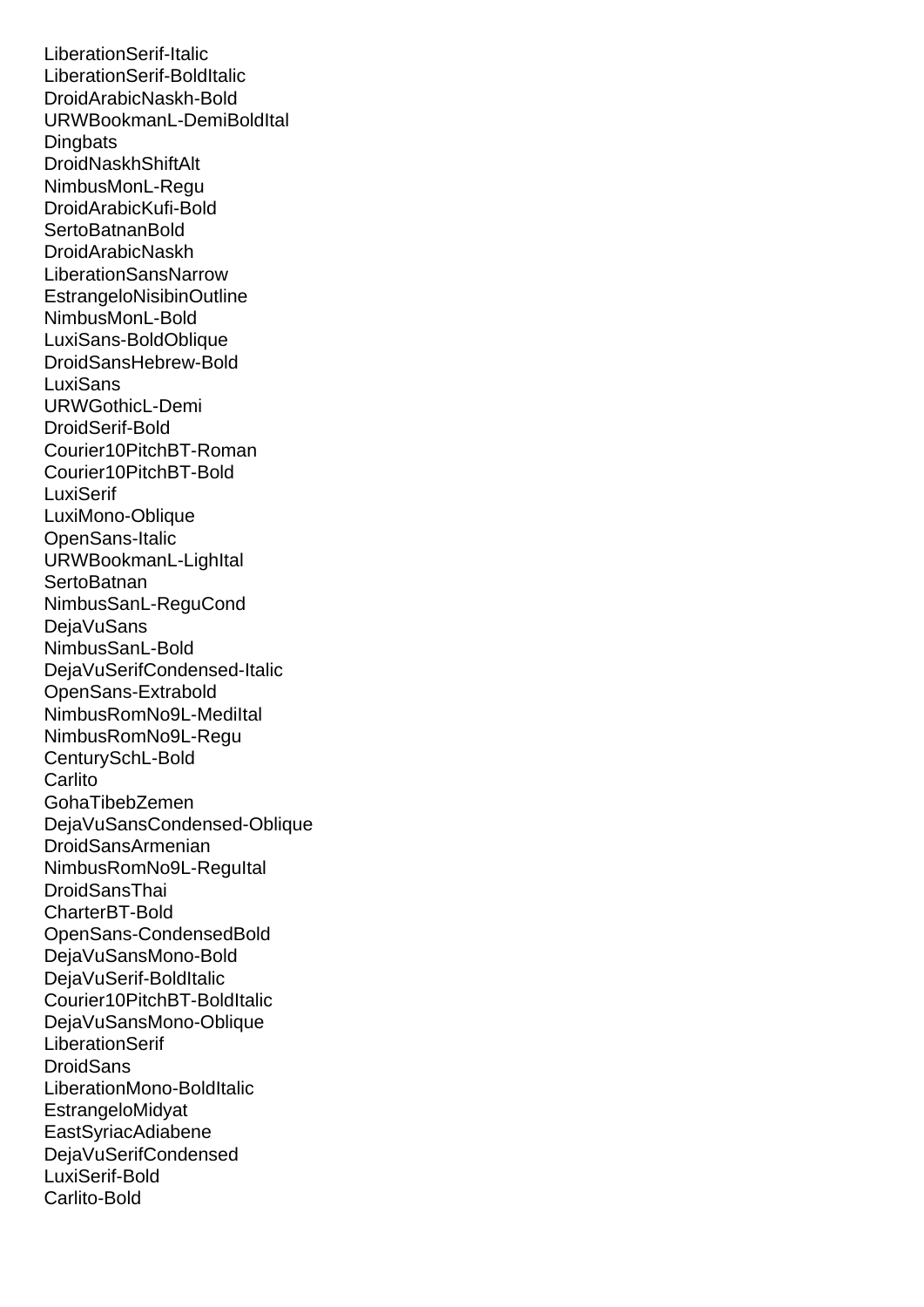OpenOans-CondensedLight URWPalladioL-Bold NimbusMonL-ReguObli **SertoKharput** CenturySchL-BoldItal DroidSansEthiopic-Bold DejaVuSansCondensed-Bold OpenSans-ExtraboldItalic NimbusSanL-ReguCondItal LiberationMono-Italic LuxiSans-Oblique URWGothicL-BookObli DroidSansHebrew Carlito-Italic OpenSans-CondensedLightItalic **SertoMardin** LiberationMono DroidSerif-Italic Courier10PitchBT-Italic LiberationSansNarrow-Italic LuxiSerif-BoldOblique EstrangeloTurAbdin **SertoMalankara** DejaVuSans-Bold **DroidSansTamil** NimbusRomNo9L-Medi DroidSansGeorgian DroidArabicKufi **StandardSymL** NimbusSanL-BoldCondItal DejaVuSerifCondensed-Bold EstrangeloEdessa LiberationSansNarrow-BoldItalic DroidSansDevanagari URWBookmanL-Ligh LiberationSans-Bold URWGothicL-DemiObli DejaVuSerifCondensed-BoldItalic LuxiMono-Bold URWBookmanL-DemiBold CenturySchL-Ital DejaVuSansCondensed-BoldOblique CenturySchL-Roma URWChanceryL-MediItal EstrangeloQuenneshrin URWPalladioL-BoldItal OpenSansLight-Italic **SertoJerusalem** DejaVuSansCondensed OpenSans-SemiboldItalic DejaVuSansMono-BoldOblique DroidSansMono